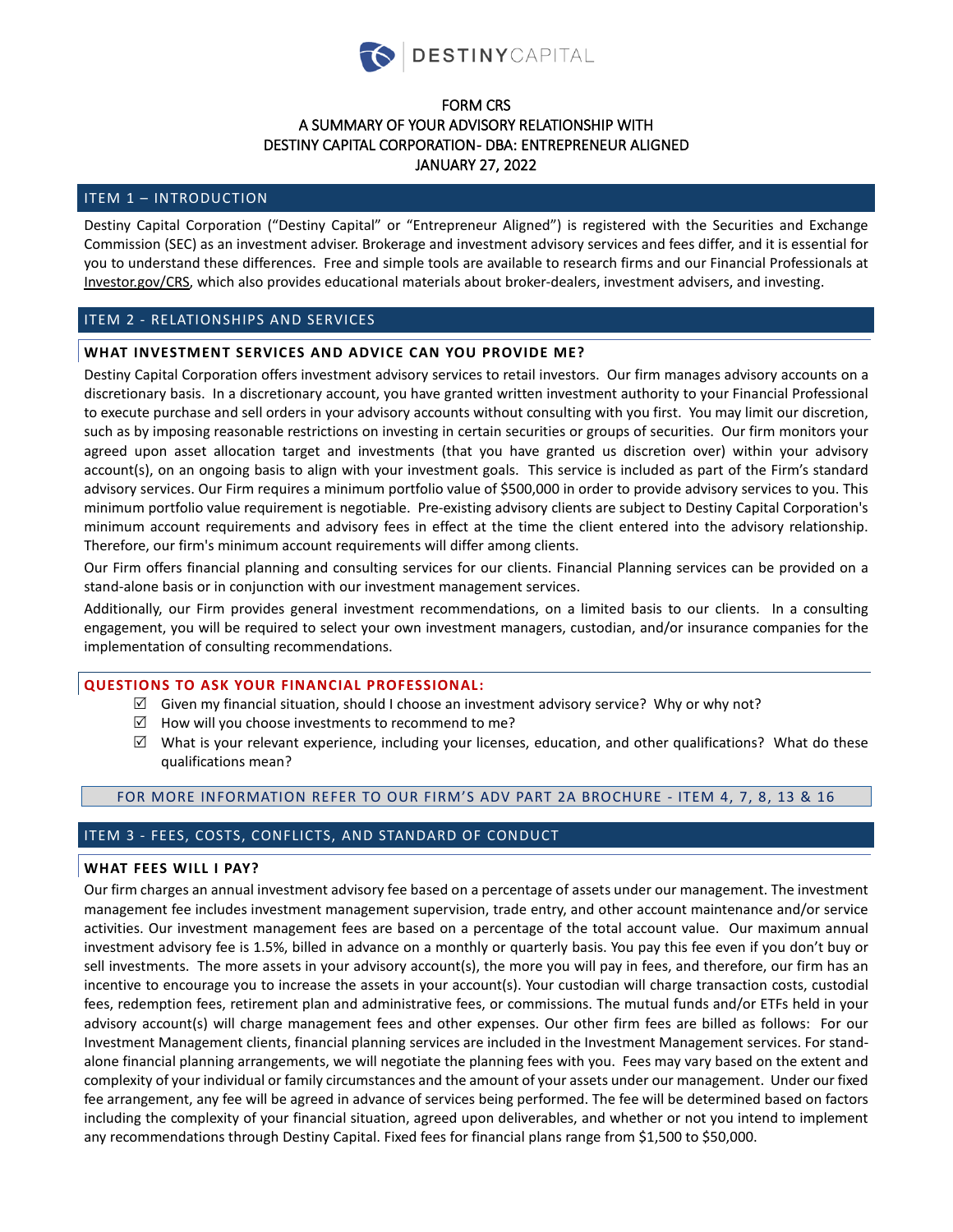Destiny Capital offers hourly consulting services for clients who need advice on a limited scope of work. Destiny Capital will negotiate consulting fees with you based on the extent and complexity of the consulting project. The hourly rate for limited scope engagements ranges from \$200 to \$500 an hour. You will be billed as services are rendered.

You will pay fees and costs whether you make or lose money on your investments. Fees and costs will reduce any amount of money you make on your investments over time. Please make sure you understand what fees and costs you are paying.

# **QUESTIONS TO ASK YOUR FINANCIAL PROFESSIONAL:**

- $\boxtimes$  Help me understand how these fees and costs might affect my investments.
- $\boxtimes$  If I give you \$10,000 to invest, how much will go to fees and costs, and how much will be invested for me?

# FOR MORE INFORMATION REFER TO OUR FIRM'S ADV PART 2A BROCHURE - ITEM 5

# **WHAT ARE YOUR LEGAL OBLIGATIONS TO ME WHEN ACTING AS MY INVESTMENT ADVISER? HOW ELSE DOES YOUR FIRM MAKE MONEY AND WHAT CONFLICTS OF INTEREST DO YOU HAVE?**

*When we act as your investment adviser,* we have to act in your best interest and not put our interest ahead of yours**.** At the same time, the way we make money creates some conflicts with your interests. You should understand and ask us about these conflicts because they can affect the investment advice we provide you. Here are some examples to help you understand what this means: 1) Asset-based fees present a conflict because our Firm is incentivized by encouraging you to invest additional funds in your advisory accounts. 2) Asset-based fee compensation also poses a conflict when: a) Advising you to rollover a 401(k) balance, when equivalent and less costly options are available if funds are left with the employer's fund manager. b) Advising you not to pay off a mortgage (thus diminishing assets), even when the mortgage carries a high interest rate. 3) Our firm allows our Financial Professionals to invest in the same securities as you; therefore, our Financial Professionals may have an incentive to favor their personal accounts over your advisory account.

If you have questions about whether any of these situations could apply to your investments, ask your Financial Professional.

## **QUESTIONS TO ASK YOUR FINANCIAL PROFESSIONAL:**

 $\boxtimes$  How might your conflicts of interest affect me, and how will you address them?

### FOR MORE INFORMATION REFER TO OUR FIRM'S ADV PART 2A BROCHURE - ITEM 10, 11, 12, & 14

#### **HOW DO YOUR FINANCIAL PROFESSIONALS MAKE MONEY?**

Our firm's financial professionals receive a salary and an additional quarterly bonus. The compensation is not determined by the investment service fees. We recognize our duty to place your interests first and have established policies in this regard to avoid any conflicts of interest.

While some of our Firm's Financial Professionals are engaged in outside business activities, we are required to disclose material outside business activities and any conflict it may pose to you. Our Firm supervises the business activities of our Financial Professionals and are required to follow a Code of Conduct to mitigate any conflicts to you.

# FOR MORE INFORMATION REFER TO OUR FIRM'S ADV PART 2A BROCHURE - ITEM 5, 10, 11, 12 & 14

## ITEM 4 - DISCIPLINARY HISTORY

## **DO YOU OR YOUR FINANCIAL PROFESSIONALS HAVE LEGAL OR DISCIPLINARY HISTORY?**

No**.** Visit Investor.gov/CRS for a free and simple search tool to research us and our financial professionals.

#### **QUESTIONS TO ASK YOUR FINANCIAL PROFESSIONAL:**

 $\boxtimes$  As a Financial Professional, do you have any disciplinary history? For what type of conduct?

## FOR MORE INFORMATION REFER TO OUR FIRM'S ADV PART 2A BROCHURE - ITEM 9

# ADDITIONAL INFORMATION ABOUT OUR SERVICES OR AN UP-TO-DATE COPY OF THIS CLIENT RELATIONSHIP SUMMARY:

For additional information about our investment advisory services visit the SEC's website at [www.adviserinfo.sec.gov.](https://adviserinfo.sec.gov/) Our firm's IARD number is: 111196 You may also contact us directly for up-to-date information and to request a copy of the relationship summary at: (720) 715-7570.

# **QUESTIONS TO ASK YOUR FINANCIAL PROFESSIONAL:**

- $\boxtimes$  Who is my primary contact person?
- $\boxtimes$  Is he or she an investment adviser or a representative of a broker-dealer? Who can I talk to if I have concerns about how this person is treating me?